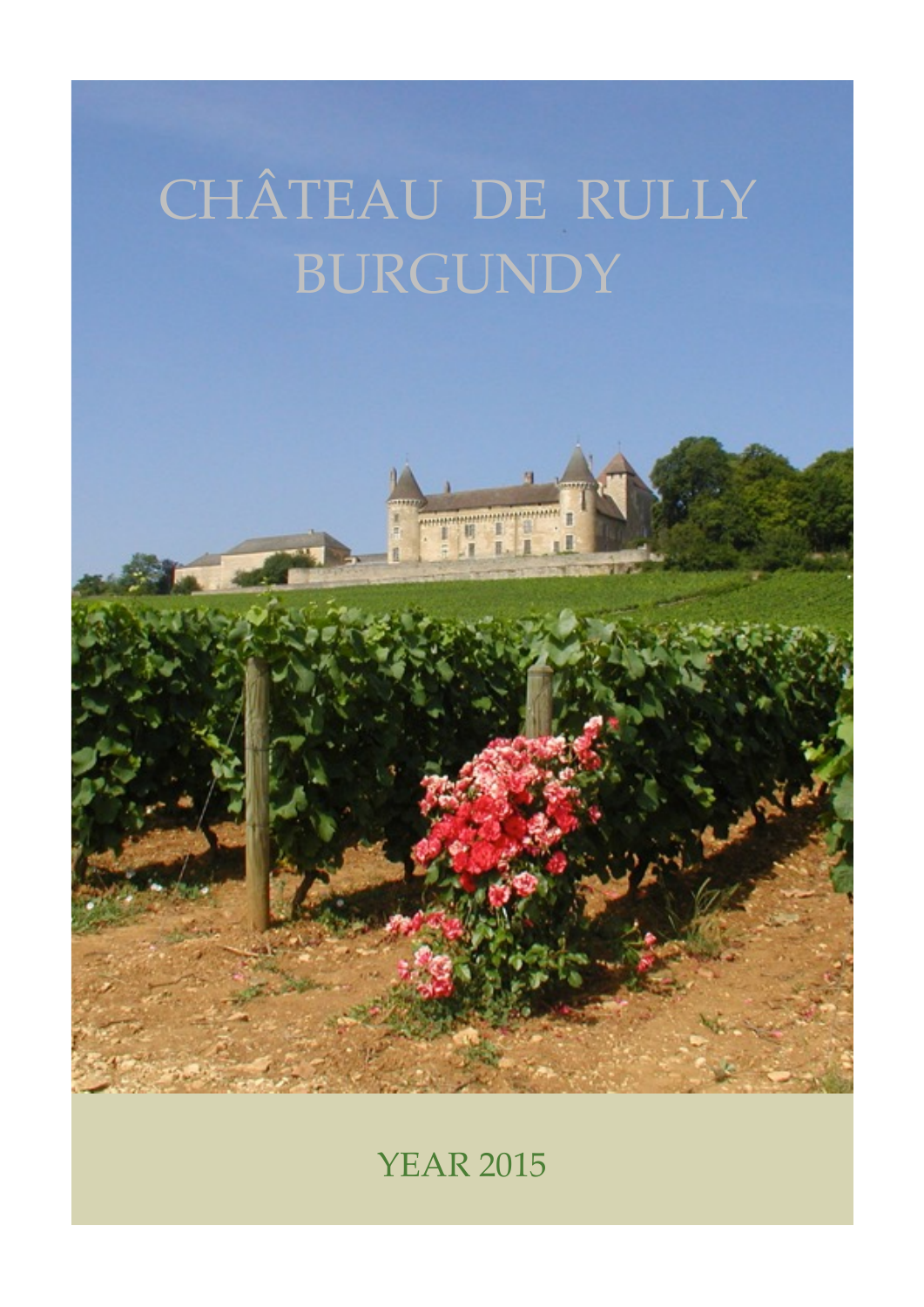

#### A castle and a family based in Burgundy since 12th century

*This Medieval fortress built around a 12th-century square keep reveals some interesting features of military architecture, with its parapet walk, battlements, machicoulis and loopholes. Today this private house is a fantastic temoignage of French medieval history and is open all the year for visit and/or wine tasting.*

Chateau de Rully is located between Chalon sur Saone and Beaune, not far from the Canal du Centre (Chagny's harbor). This property is still in the same family since its origin and this is the



owner, Comte Raoul de Ternay, who receives and does the visite/wine tasting for the visitors.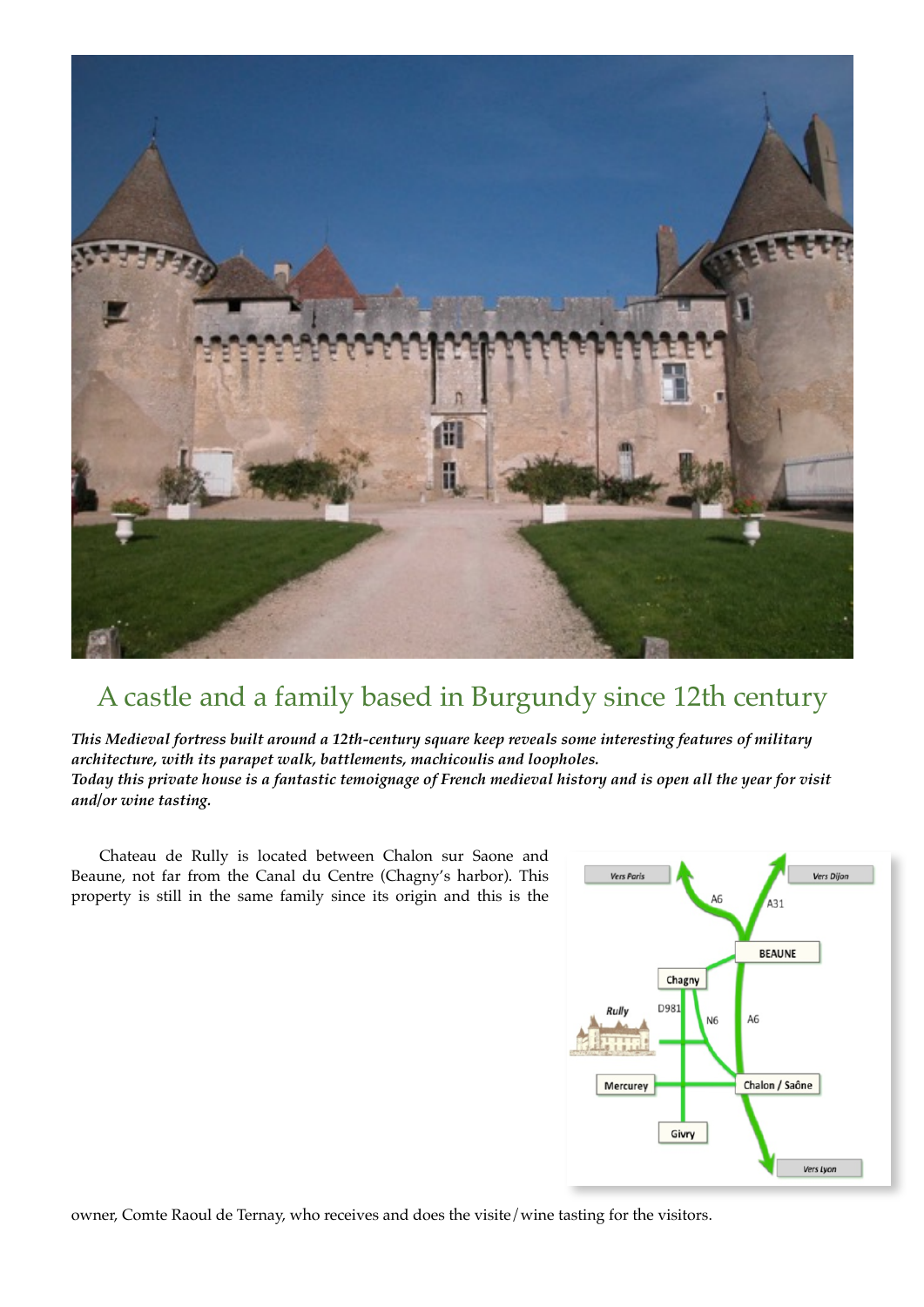

### Our offer

*20 kilometres to the south of Beaune, between Mercurey and Chalon-sur-Saône, Château de Rully is a family home surrounded by vines. It is open for visits all year round, by prior appointment.*

#### *Visit, wine tasting, pic-nic, ... a world of possibilities !*

We can receive your groups for a private guided tour of our castle. If you want, the owner of the place, the Comte Raoul de Ternay, is able to do the visit in English with a tast of humour !

It is also possible to offer a private wine tasting in our medieval kitchen. During this convivial moment, we taste 3 wines (including Château de Rully white 1er cru and Château de Rully red wine). This wine tasting is served with famous bugundian *«gougères».*

If you want to follow the visit by a pic-nic in our park, we can install chairs and tables in a very peacefull place in the park.